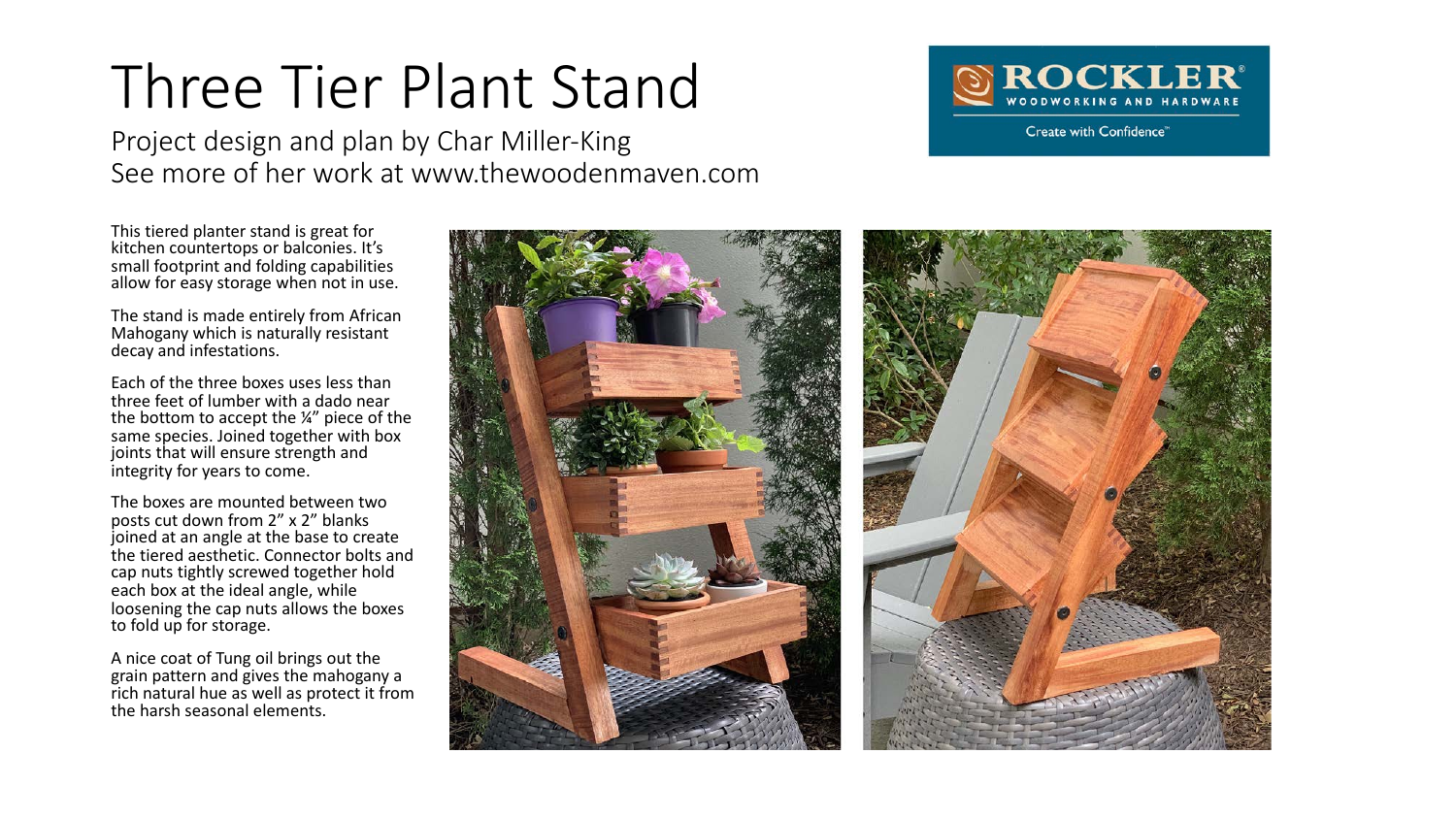





Each of the three boxes will use 2-1/2 x 3 x 10 and 2- ½" x 3x 5. Label each piece A-D and note the top and bottoms sides











With the upcut spiral bit height set correctly, begin by making passes with the "top" closes to the bit. Use a clamp to secure workpiece to fence





Begin routing Piece B, by using Piece A as a guide, ensuring the top side is closes to the bit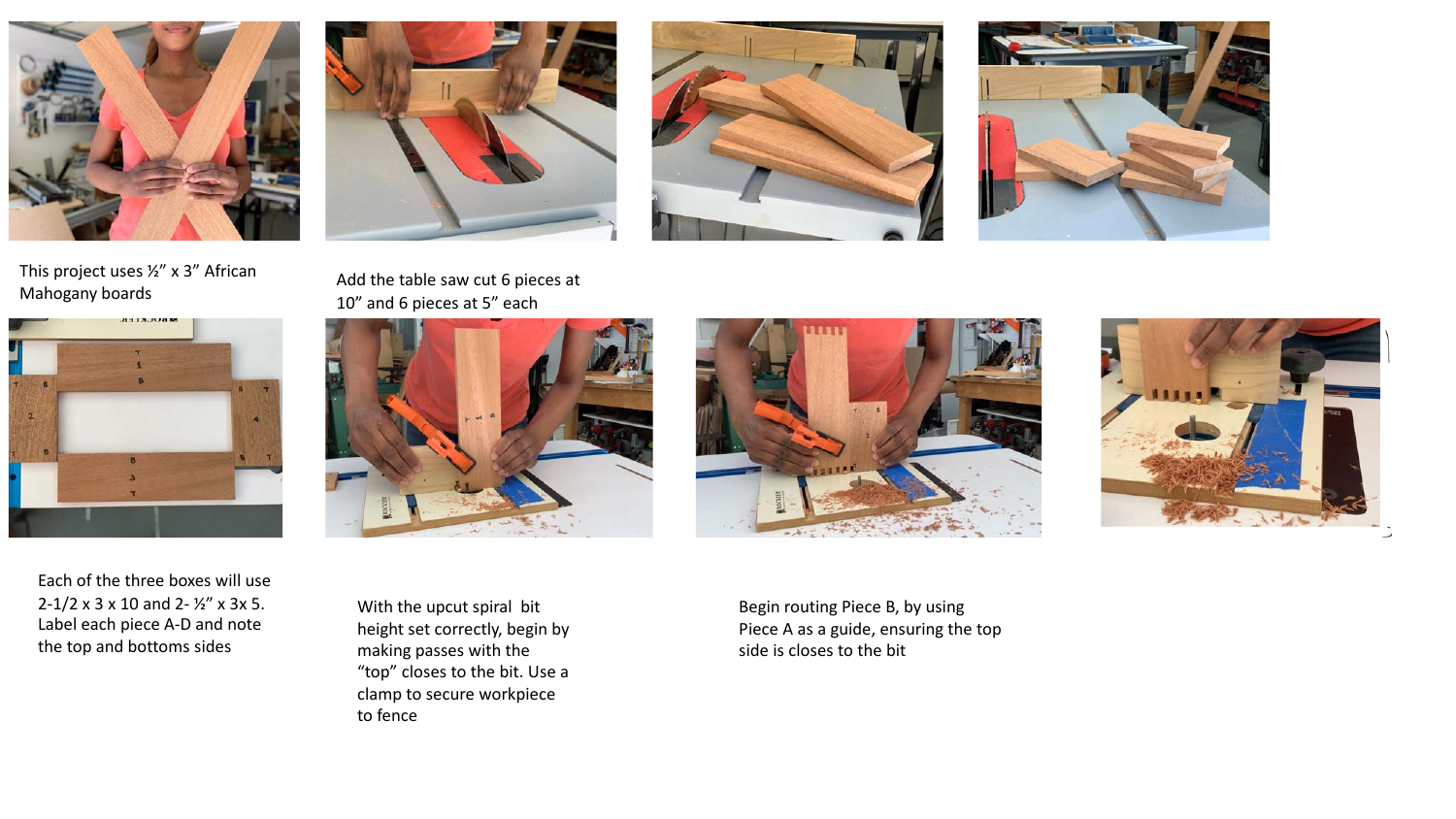



Before assembly, make a ¼" wide dado to support the 5" wide bottom, cut at 9 ½" long and dry fit all pieces



Add wood glue to pins



Use a rubber or wood mallet to ensure a tight fitting joint and the paint tape on the outside of ensure a tight fitting joint



joints to prevent excessive squeeze out. Use scrap wood cauls for added pressure. Allow glue to dry completely before removing tape

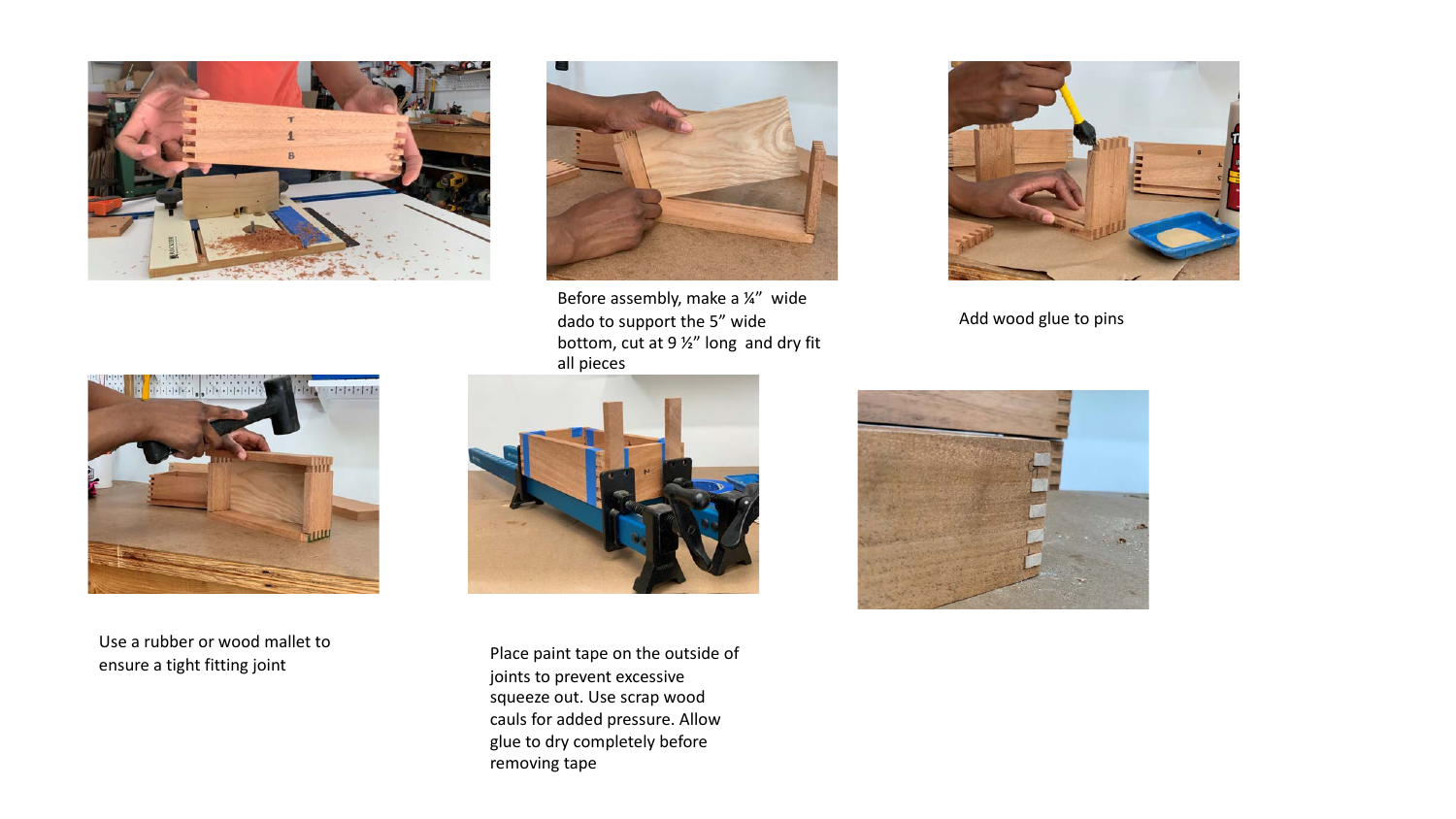

Remove proud pins with a hand plane





Sand all surfaces with 150 and 220 grit sandpaper



\*Optional: Cut poles down to 1 ¾" square to accommodate 2" connector bolts. The thickness of your wood will determine the length of the bolt.



Cut 2 of the 2" x 2" at 9.75" for the base and 2 at 20" at for the planter stand poles



Cut each piece at 22.5 degrees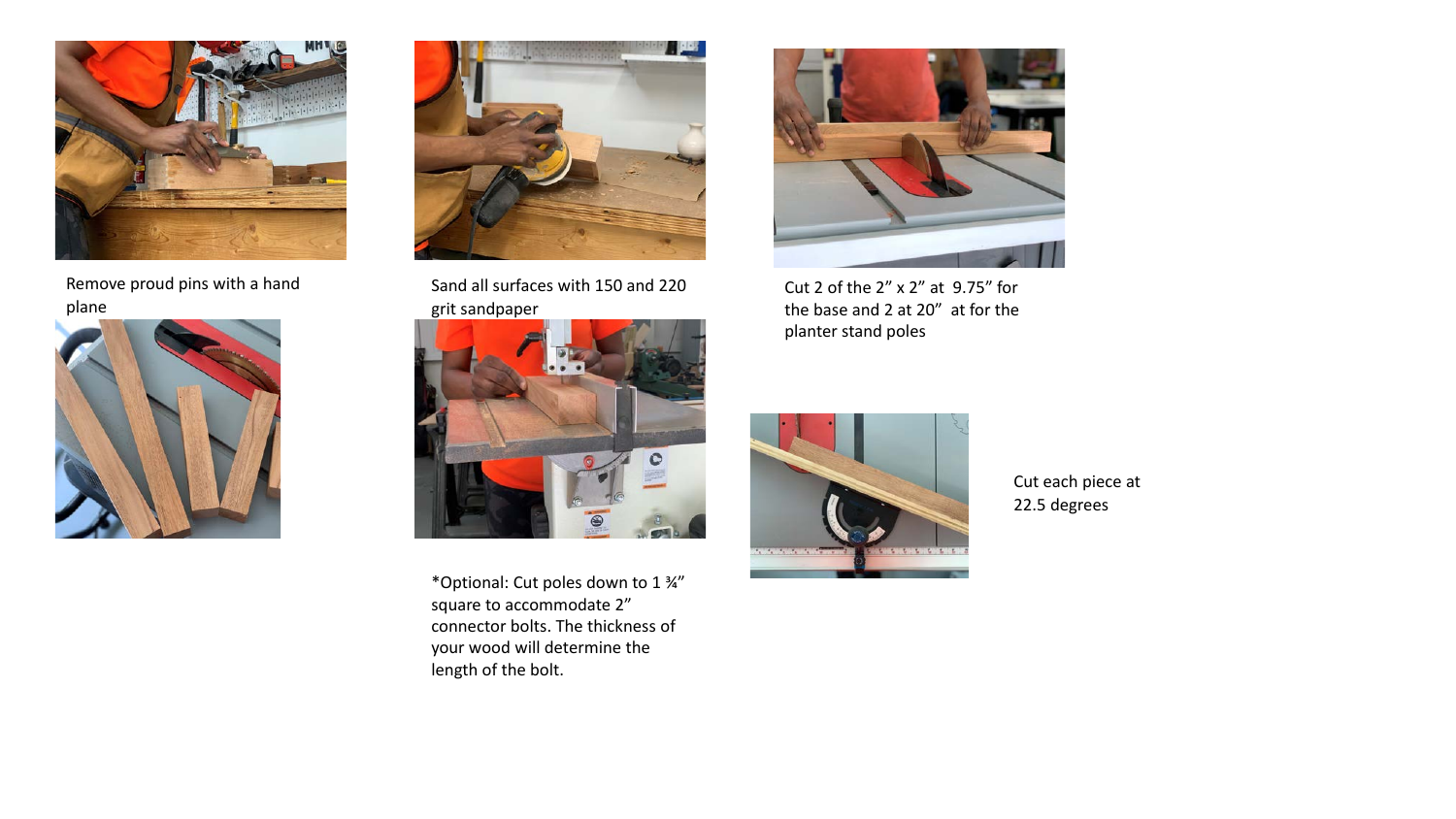



Identify and mark where boxes will sit before drilling holes to connect them to the poles



Drill 3- 3/8" hole on what will be the exterior side of the poles, there will be three holes o each side.



Drill 3-holes on each pole on the interior side with a 7/32" bit



Use a try square to ensure your holes are level



Drill a pocket hole in the bottom of the taller poles